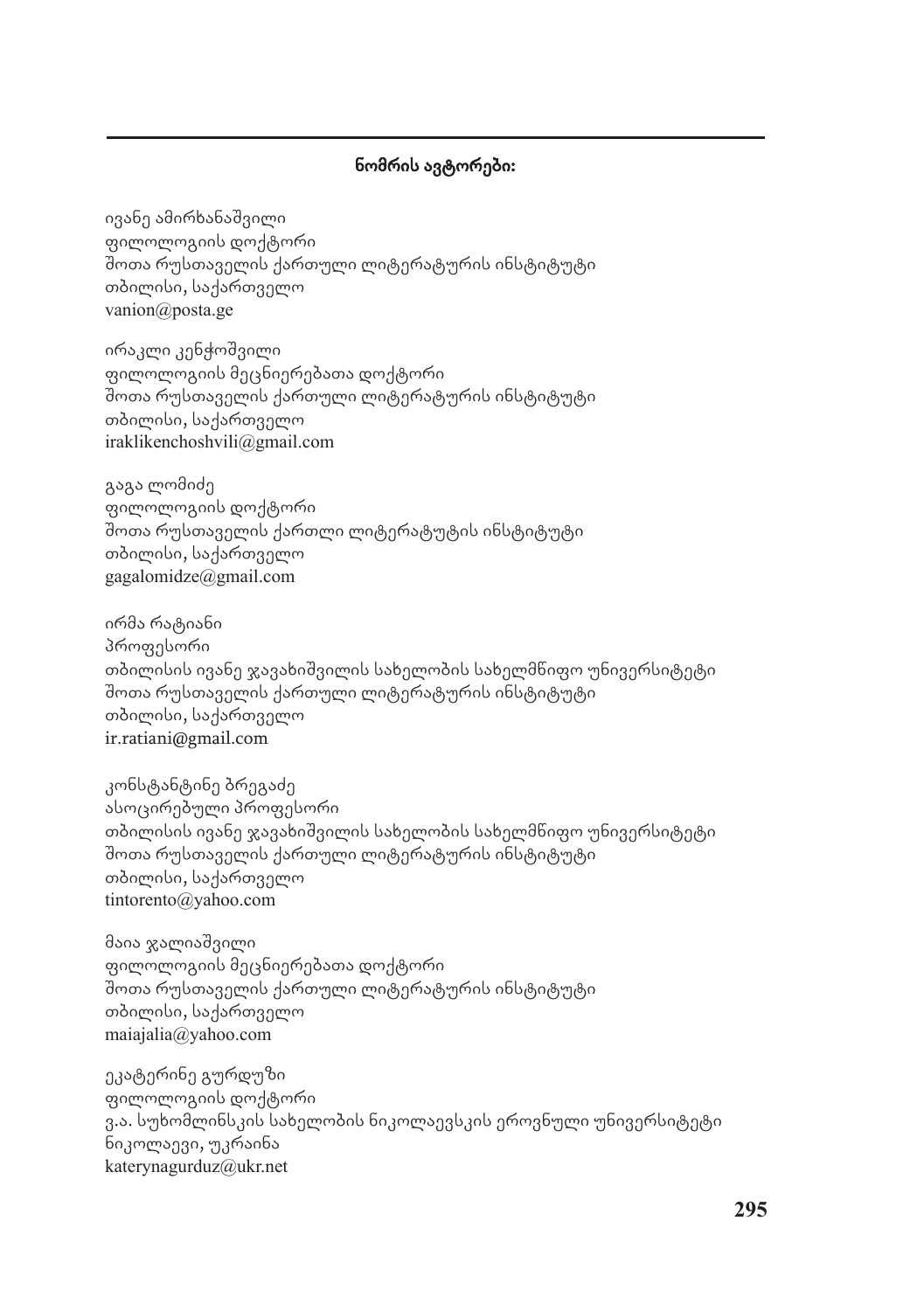მაკა ელბაქიძე პროფესორი თბილისის ივანე ჯავახიშვილის სახელობის სახელმწიფო უნივერსიტეტი შოთა რუსთაველის ქართული ლიტერატურის ინსტიტუტი თბილისი, საქართველო makael2004@yahoo.com

ლელა ხაჩიძე პროფესორი თბილისის ივანე ჯავახიშვილის სახელობის სახელმწიფო უნივერსიტეტი თბილისი, საქართველო lkhachidze@hotmail.com

თამარ ბარბაქაძე ფილოლოგიის მეცენირებათა დოქტორი შოთა რუსთაველის ქართული ლიტერატურის ინსტიტუტი თბილისი, საქართველო tamarbarbaq@yahoo.com

მაია ნაჭყებია ფილოლოგიის დოქტორი შოთა რუსთაველის ქართული ლიტერატურის ინსტიტუტი თბილისი, საქართველო evanachkebia@yahoo.com

ქეთევან ნადარეიშვილი ასოცირებული პროფესორი თბილისის ივანე ჯავახიშვილის სახელობის სახელმწიფო უნივერსიტეტი თბილისი, საქართველო ketevan.nadareishvili@tsu.ge

ოლეგ პოხალენკოვი ფილოლოგიის დოქტორი სმოლენსკის სახელმწიფო უნივერსიტეტი სმოლენსკი, რუსეთი olegpokhalenkov@rambler.ru

ანატოლი ანდრეევი პროფესორი ბელორუსიის სახელმწიფო უნივერსიტეტი მინსკი, ბელორუსია anandreev58@mail.ru

მილენა ლაზარიდი  $\varphi$ .d. $\varphi$ . ბიშკეკი, ყირგიზეთი ყირგიზულ-რუსული სლავური უნივერსიტეტი lazaridi milana@mail.ru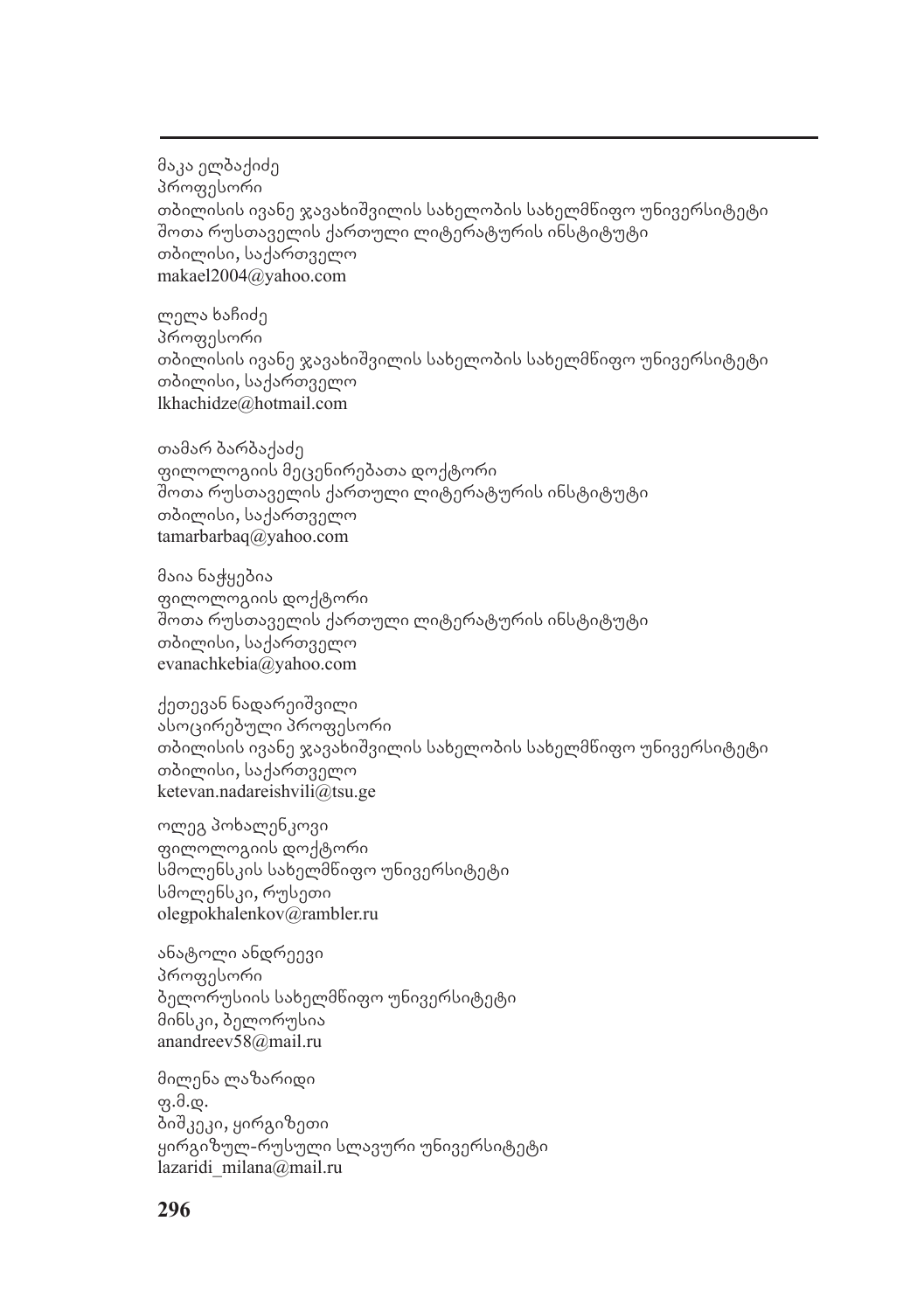მანანა კვაჭანტირაძე ფილოლოგიის მეცენირებათა დოქტორი შოთა რუსთაველის ქართული ლიტერატურის ინსტიტუტი თბილისი, საქართველო mkvachantiradze@yahoo.com

ილია პა<u>ჭკ</u>ორია დოქტორანტი თბილისის ივანე ჯავახიშვილის სახელობის სახელმწიფო უნივერსიტეტი თბილისი, საქართველო patchkoria@gmail.com

ჩხეიძე ელენა ფილოლოგიის დოქტორი ბოხუმის რურის უნივერსიტეტი ბოხუმი, გერმანია elena.chkhaidze@rub.de

ნონა კუპრეიშვილი ფილოლოგიის დოქტორი შოთა რუსთაველის ქართული ლიტერატურის ინსტიტუტი თბილისი, საქართველო nonakupreishvili@gmail.com

ქეთევან ნინიძე შოთა რუსთაველის ქართული ლიტერატურის ინსტიტუტი keto\_ninidze@yahoo.com

ინგა მ ილორავა პროფესორი თბილისის ივანე ჯავახიშვილის სახელობის სახელმწიფო უნივერსიტეტი შოთა რუსთაველის ქართული ლიტერატურის ინსტიტუტი თბილისი, საქართველო ingamilorava@gmail.com

ზაზა აბზიანიძე ფილოლოგიის დოქტორი შოთა რუსთაველის ქართული ლიტერატურის ინსტიტუტი თბილისი, საქართველო abzianidze@hotmail.com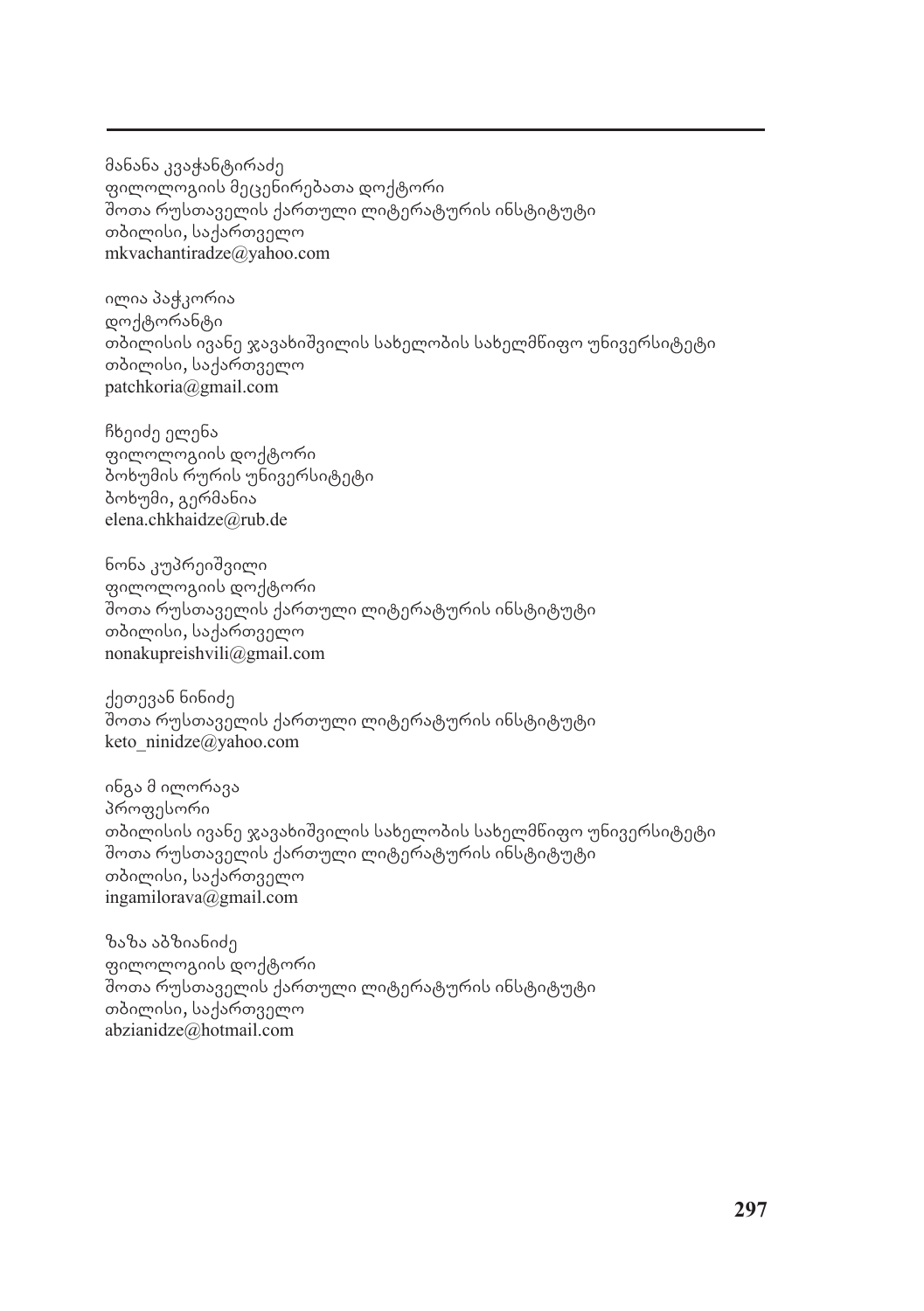## **Contributors:**

Ivane Amirkhanahvili PhD Shota Rustaveli Institute of Georgian Literature Tbilisi, Georgia vanion@posta.ge

Gaga Lomidze PhD Shota Rustaveli Institute of Georgian Literature Tbilisi, Georgia gagalomidze@gmail.com

Irakli Kenchoshvili Doctor of Philological Sciences Shota Rustaveli Institute of Georgian Literature Tbilisi, Georgia iraklikenchoshvili@gmail.com

Irma Ratiani Professor Tbilisi Ivane Javakhishvili State University Shota rustaveli Institute of Georgian Literature Tbilisi, Georgia ir.ratiani@gmail.com

Konstantine Bregadze Associated Professor Ivane Javakhishvili Tbilisi State University Shota rustaveli Institute of Georgian Literature Tbilisi, Georgia tintorento@yahoo.com

Maia Jaliahsvili Doctor of Philological Sciences Shota rustaveli Institute of Georgian Literature Tbilisi, Georgia maiajalia@yahoo.com

Kateryna Gurdus PhD (Dotsent) Nykolaiv National University named after V. O. Sukhomlynsky Nykolaiv, Ukraine katerynagurduz@ukr.net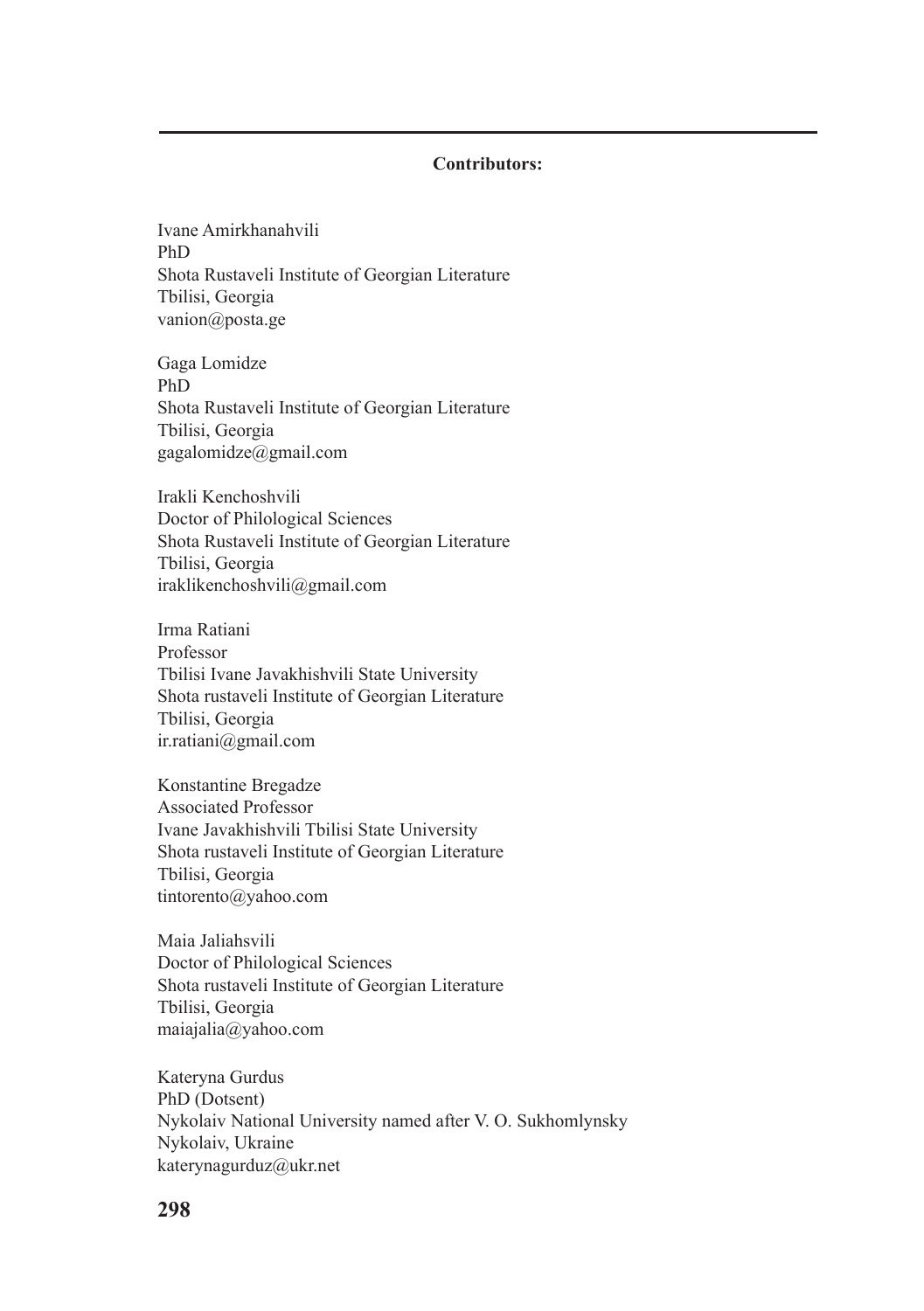Maka Elbakidze Professor Ivane Javakhishvili Tbilisi State University Shota Rustaveli Institute of Georgian Literature Tbilisi, Georgia makael2004@yahoo.com

Lela Khachidze Professor Ivane Javakhishvili Tbilisi State University Tbilisi, Georgia lkhachidze@hotmail.com

Tamar Barbakadze Doctor of Philological Sciences Shota Rustaveli Institute of Georgian Literature Tbilisi, Georgia tamarbarbaq@yahoo.com

Maia Nachkebia PhD Shota rustaveli Institute of Georgian Literature Tbilisi, Georgia evanachkebia@yahoo.com

Ketevan Nadareishvili Associated Professor Ivane Javakhishvili Tbilisi State University Tbilisi, Georgia ketevan.nadareishvili@tsu.ge

Oleg Pohalenkov PhD (Dotsent) Smolensk, Russia Smolensk State University (SMOLGU) *olegpokhalenkov@rambler.ru*

Anatol Andreyeu Professor Belarusian State University Minsk, Belarus anandreev58@mail.ru

M.I. Lazaridi Doctor of Philological Sciences Kyrgyz-Russian Slavic University Kyrgyzstan, Bishkek lazaridi\_milana@mail.ru